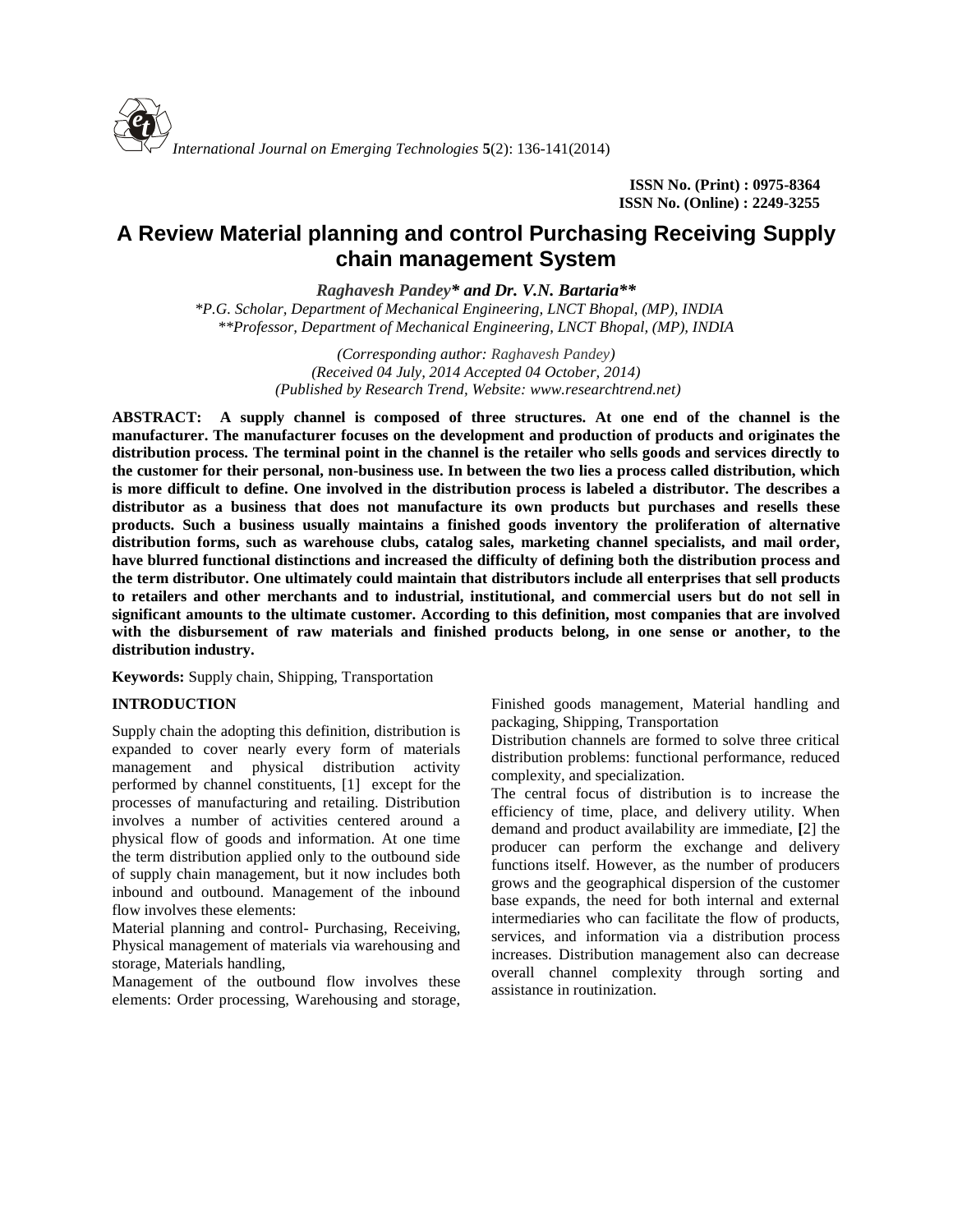Sorting is the group of activities associated with transforming products acquired from manufacturers into the assortments and quantities demanded in the marketplace. Routinization refers to the policies and procedures providing common goals, [3] channel arrangements, expectations, and mechanisms to facilitate efficient transactions. describes sorting as including four primary functions:

(i) Sorting is the function of physically separating a heterogeneous group of items into homogeneous subgroups. This includes grading and grouping individual items into an inventory lot by quality or eliminating defects from the lot.

(ii) Accumulating is the function of combining homogeneous stocks of products into larger groups of supply.

(iii) Allocation is the function of breaking down large lots of products into smaller salable units.

(iv) Assorting is the function of mixing similar or functionally related items into assortments to meet customer demand. For example, putting items into kit form.

As the supply chain grows more complex, costs and inefficiencies multiply in the channel. In response, [3] wide some channels add or contain partners that specialize in one or more of the elements of distribution, such as exchange or warehousing. Specialization then improves the channel by increasing the velocity of goods and value-added services and reducing costs associated with selling, transportation, carrying inventory, warehousing, order processing, and credit.

## **III. ROLE OF THE DISTRIBUTION FUNCTION**

There are a number of critical functions performed by the channel distributor. Ross describes these functions as:

(i) **Product acquisition**. This means acquiring products in a finished or semi-finished state from either a manufacturer or through another distributor that is higher up in the supply channel. These functions can be performed by independent channel intermediaries or by the distribution facilities of manufacturing companies.

(ii) **Product movement.** This implies significant effort spent on product movement up or down the supply channel.

(iii) **Product transaction.** Distributors can be characterized as selling products in bulk quantities solely for the purpose of resale or business use. Downstream businesses will then sell these products to other distributors or retailers who will sell them directly to the end customer, or to manufacturers who will consume the material/components in their own production processes.

Following are the separate elements contained within the three critical functions of distribution:

**(a) Selling and promoting.** This function is very important to manufacturers. One strategy involves the use of distribution channels to carry out the responsibilities of product deployment. In addition to being marketing experts in their industry, distribution firms usually have direct-selling organizations and a detailed knowledge of their customers and their expectations. The manufacturer utilizing this distributor can then tap into these resources. Also, because of the scale of the distributing firm's operations and its specialized skill in channel management, it can significantly improve the time, place, and possession utilities by housing inventory closer to the market. [4] These advantages mean that the manufacturer can reach many small, distant customers at a relatively low cost, thus allowing the manufacturer to focus its expenditures on product development and its core production processes.

**(b) Buying and building product assortments.** This is an extremely important function for retailers. Most retailers prefer to deal with few suppliers providing a assortment of products that fit their merchandizing strategy rather than many with limited product lines. This, of course, saves on purchasing, transportation, and merchandizing costs. Distribution firms have the ability to bring together related products from multiple manufacturers and assemble the right combination of these products in quantities that meet the retailer's requirements in a cost-efficient manner.

**(c) Bulk breaking.** This is one of the fundamental functions of distribution. Manufacturers normally produce large quantities of a limited number of products. However, retailers normally require smaller quantities of multiple products. When the distribution function handles this requirement it keeps the manufacturer from having to break bulk and repackage its product to fit individual requirements. techniques are continuously seeking ways to reduce lot sizes, so this function enhances that goal.

**(d) Value-added processing.** [9] Postponement specifies that products should be kept at the highest possible level in the pipeline in large, generic quantities that can be customized into their final form as close as possible to the actual final sale. The distributor can facilitate this process by performing sorting, labeling, blending, kitting, packaging, and light final assembly at one or more points within the supply channel. This significantly reduces end-product obsolescence and minimizes the risk inherent with carrying finished goods inventory.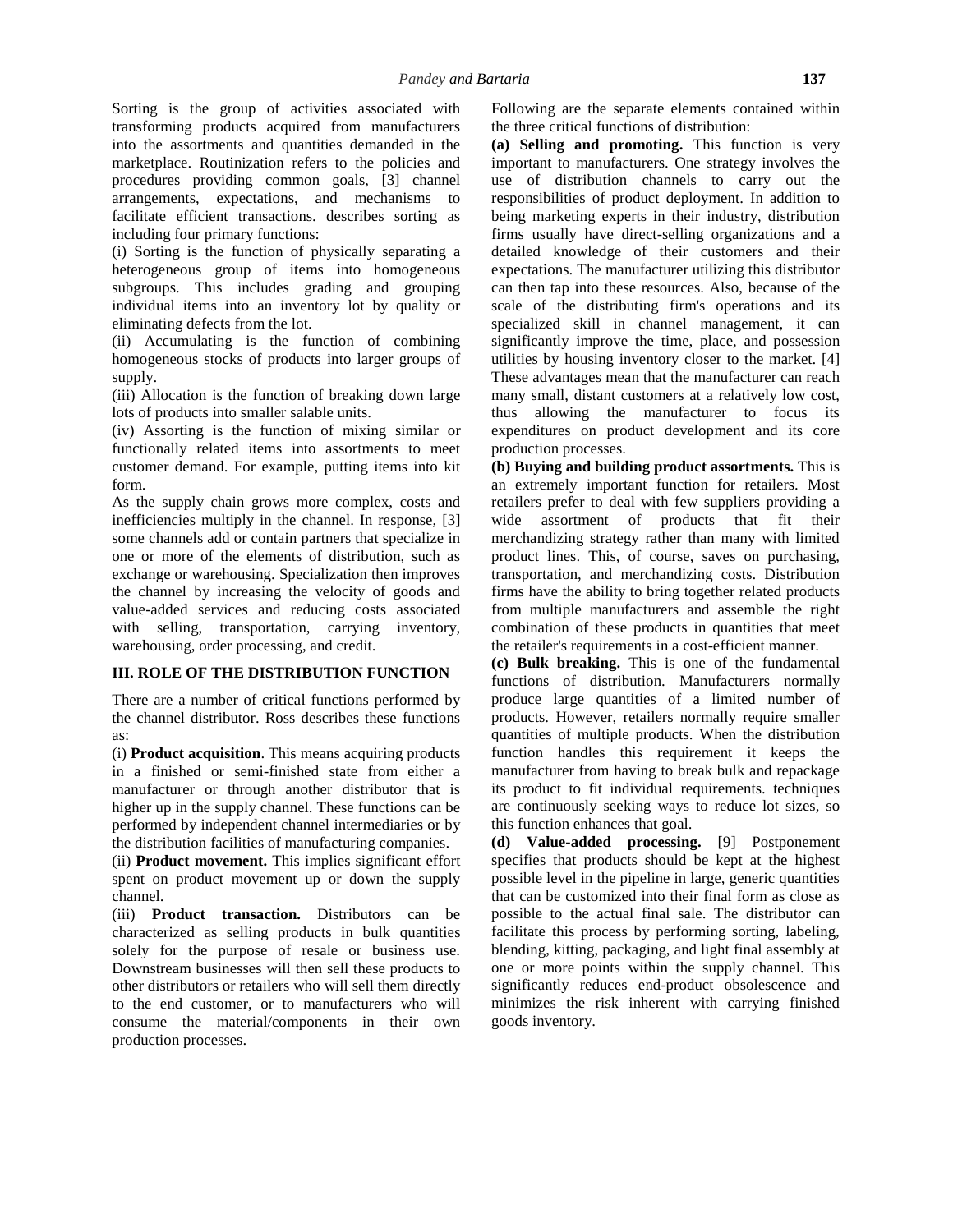**(e) Transportation**. The movement of goods from the manufacturer to the retailer is a critical function of distribution. Delivery encompasses those activities that are necessary to ensure that the right product is available to the customer at the right time and right place. This frequently means that a structure of central, branch, and field warehouses, geographically situated in the appropriate locations, are needed to achieve optimum customer service. Transportation's goal is to ensure that goods are positioned properly in the channel in a quick, cost-effective, and consistent manner.

**(f) Warehousing.** Warehousing exists to provide access to sufficient stock in order to satisfy anticipated Network Design, customer requirements, and to act as a buffer against supply and demand uncertainties. Since demand is often located far from the source (manufacturer), warehousing can provide a wide range of marketplaces that manufacturers, functioning independently, could not penetrate.

**(g) Marketing information.** The distribution channel also can provide information regarding product, marketplace issues, and competitors' activities in a relatively short time.

## **IV. SUPPLY CHAIN MODELING APPROACHES**

Clearly, each of the above two levels of decisions require a different perspective. The strategic decisions are, for the most part, global or "all encompassing" in that they try to integrate various aspects of the supply chain. Consequently, the models that describe these decisions are huge, and require a considerable amount of data. Often due to the enormity of data requirements,

[5] and the broad scope of decisions, these models provide approximate solutions to the decisions they describe. The operational decisions, meanwhile, address the day to day operation of the supply chain. Therefore the models that describe them are often very specific in nature. Due to their narrow perspective, these models often consider great detail and provide very good, if not optimal, solutions to the operational decisions. To facilitate a concise review of the literature, and at the same time attempting to accommodate the above polarity in modeling, we divide the modeling approaches into three areas ``Rough Cut" methods, and simulation based methods. The network design methods, for the most part, provide normative models for the more strategic decisions. These models typically cover the four major decision areas described earlier, and focus more on the design aspect of the supply chain; the establishment of the network and the associated flows on them. "Rough cut" methods, on the other hand, give guiding policies for the operational decisions. These models typically assume a "single site" (i.e., ignore the network) and add supply chain characteristics to it, such as explicitly considering the site's relation to the others in the network. Simulation methods is a method by which a comprehensive supply chain model can be analyzed, [6] considering both strategic and operational elements. However, as with all simulation models, one can only evaluate the effectiveness of a pre-specified policy rather than develop new ones.



**Fig. 1.** Supply Chain Scope.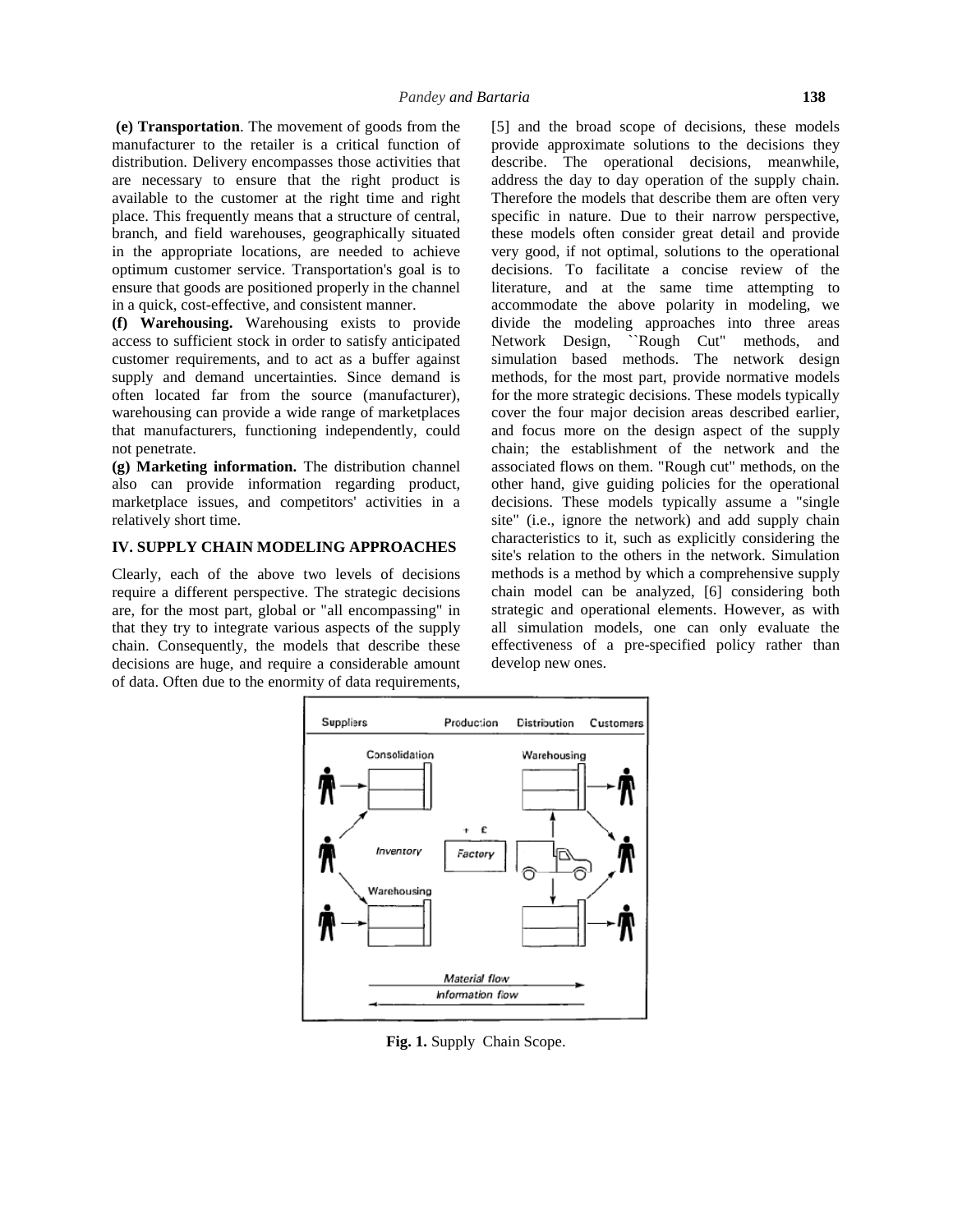

**Fig. 2.** Balanced Supply Chain.

#### **V. NETWORK DESIGN METHODS**

As the very name suggests, these methods determine the location of production, stocking, and sourcing facilities, and paths the product(s) take through them. Such methods tend to be large scale, and used generally at the inception of the supply chain. The earliest work in this area, although the term "supply chain" was not in vogue, was by Geoffrion and Graves [1974]. They introduce a multicommodity logistics network design model for optimizing annualized finished product flows from plants to the DC's to the final customers. Geoffrion and Powers [1993] later give a review of the evolution of distribution strategies over the past twenty years, describing how the descendants of the above model can accommodate more echelons and cross commodity detail.

Breitman and Lucas [1987] attempt to provide a framework for a comprehensive model of a production distribution system, "PLANETS", that is used to decide what products to produce, where and how to produce it, which markets to pursue and what resources to use. Parts of this ambitious project were successfully implemented at General Motors. **[**7] Cohen and Lee [1985] develop a conceptual framework for manufacturing strategy analysis, where they describe a series of stochastic sub- models, that considers annualized product flows from raw material vendors via intermediate plants and distribution echelons to the final customers. They use heuristic methods to link and optimize these sub- models. They later give an integrated and readable exposition of their models and methods in Cohen and Lee [1988].

Cohen and Lee [1989] present a normative model for resource deployment in a global manufacturing and distribution network. Global after-tax profit (profitlocal taxes) is maximized through the design of facility network and control of material flows within the network. The cost structure consists of variable and fixed costs for material procurement, production, distribution and transportation. They validate the model by applying it to analyze the global manufacturing strategies of a personal computer manufacturer. Finally, Arntzen, Brown, Harrison, and Trafton [1995] provide the most comprehensive deterministic model for supply chain management. The objective function minimizes a combination of cost and time elements. Examples of cost elements include purchasing, manufacturing, pipeline inventory, transportation costs between various sites, duties, and taxes. Time elements include manufacturing lead times and transit times. Unique to this model was the explicit consideration of duty and their recovery as the product flowed through different countries. Implementation of this model at the Digital Equipment Corporation has produced spectacular results savings in the order of \$100 million dollars. Clearly, these network-design based methods add value to the firm in that they lay down the manufacturing and distribution strategies far into the future. It is imperative that firms at one time or another make such decisions, encompassing production, location, inventory, and transportation, and such models are therefore indispensable.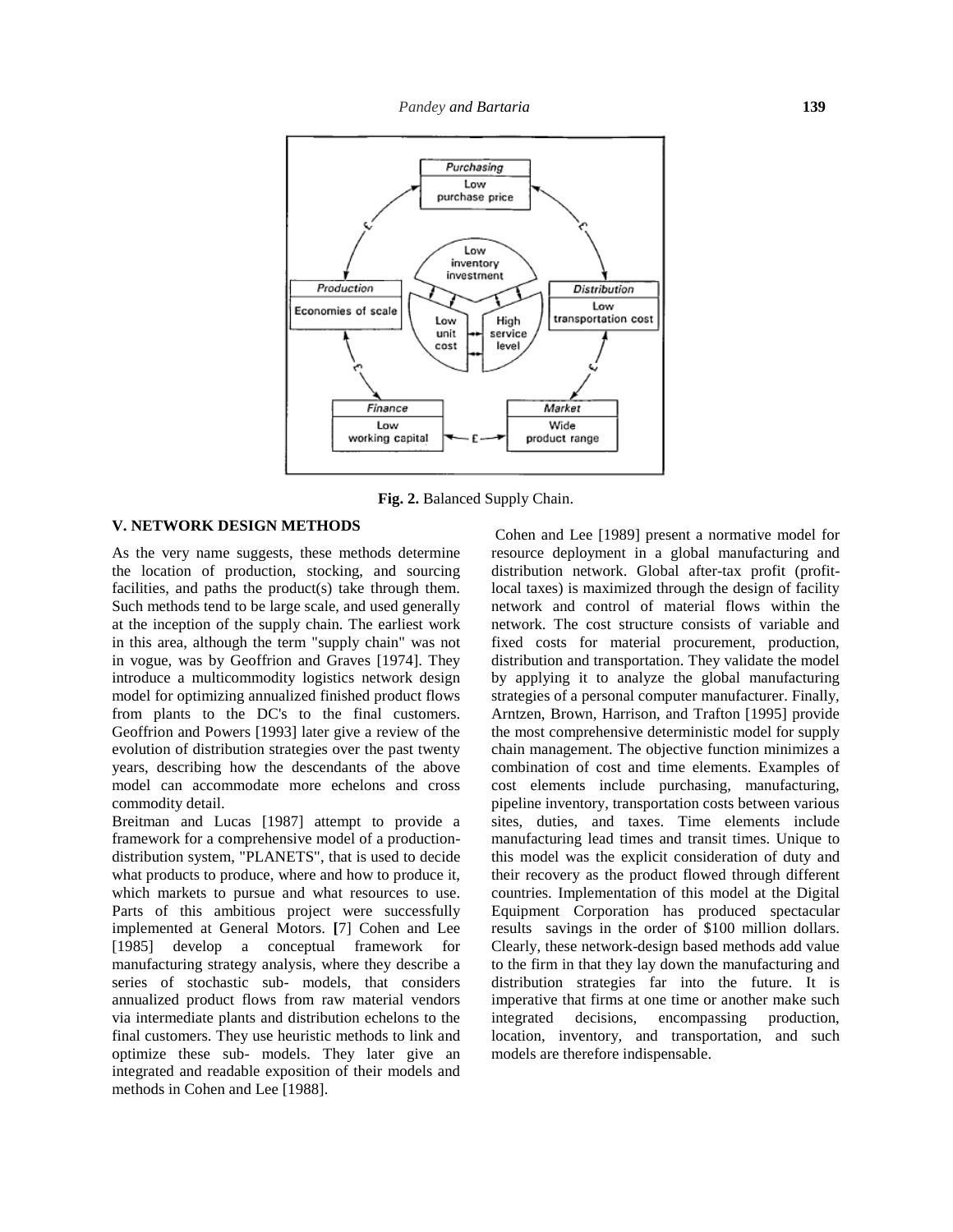Although the above review shows considerable potential for these models as strategic determinants in the future, they are not without their shortcomings. Their very nature forces these problems to be of a very large scale. They are often difficult to solve to optimality. Furthermore, most of the models in this category are largely deterministic and static in nature. Additionally, those that consider stochastic elements are very restrictive in nature. In sum, there does not seem to yet be a comprehensive model that is representative of the true nature of material flows in the supply chain.

## **VI. ROUGH CUT METHODS**

These models form the bulk of the supply chain literature, and typically deal with the more operational or tactical decisions. Most of the integrative research (from a supply chain context) in the literature seem to take on an inventory management perspective. In fact, the term "Supply Chain" first appears in the literature as an inventory management approach. The thrust of the rough cut models is the development of inventory control policies, considering several levels or echelons together. These models have come to be known as "multi-level" or "multi-echelon" inventory control models. For a review the reader is directed to [8] Vollman *et al.* [1992]. Multi-echelon inventory theory has been very successfully used in industry. Cohen et al. [1990] describe "OPTIMIZER", one of the most complex models to date --- to manage IBM's spare parts inventory. They develop efficient algorithms and sophisticated data structures to achieve large scale systems integration. Although current research in multi-echelon based supply chain inventory problems shows considerable promise in reducing inventories with increased customer service, the studies have several notable limitations. First, these studies largely ignore the production side of the supply chain. Their starting point in most cases is a finished goods stockpile, and policies are given to manage these effectively. Since production is a natural part of the supply chain, there seems to be a need with models that include the production component in them. Second, even on the distribution side, almost all published research assumes an arborescence structure, i. e. each site receives re-supply from only one higher level site but can distribute to several lower levels. Third, researchers have largely focused on the inventory system only. In logistics-system theory, transportation and inventory are primary components of the order fulfillment process in terms of cost and service levels. Therefore, companies must consider important interrelationships among transportation, inventory and customer service in determining their policies. Fourth, most of the models under the "inventory theoretic" paradigm are very restrictive in nature, i.e., mostly they restrict themselves to certain well known forms of

demand or lead time or both, often quite contrary to

#### **VI. CONCLUSION**

what is observed.

It is known that decentralized planning results in loss of efficiency with respect to centralized planning. It is, however, difficult to quantify the difference between the two approaches within the context of production planning. We investigated this issue in the setting of a two plant series production system. In particular, we explored a "locally optimized" production planning procedure where the downstream plant optimizes its production plan and the upstream plant follows his requests (while optimizing its costs). Then we compared this locally optimized (and decentralized) approach with global optimization where a single decision maker plans the production quantities of the supply chain in order to minimize total costs. Using a combination of analytical and numerical results, we characterized system structures which lead to small (or large) efficiency loss. Future research could focus on development of efficient profit distribution in case of global optimization. Another interesting extension would be the analysis of an assembly system and the exploration of similarities with the model presented in this work. In this paper we have assumed that the demand as well as the processing times are deterministic. Although this assumption is true in many practical situations, it would be interesting to model systems with random processing times and random demand. This problem is subject of ongoing research.

### **REFERENCES**

[1]. Andrew P., Robert M.. (2004). The evolution towards an integrated steel supply chain: A case study from the UK. *Int. J. Production Economics* **89**, 207- 216.

[2]. Beamon and B. M.. (1998). Supply chain design and analysis: models and methods. *International Journal of Production Economics*, **55**, 281-294.

[3]**.** Hokey Min and Gengui Zhou. (2002). Supply chain modeling: past, present and future. *Computers & Industrial Engineering,* **43**, 23 1-249.